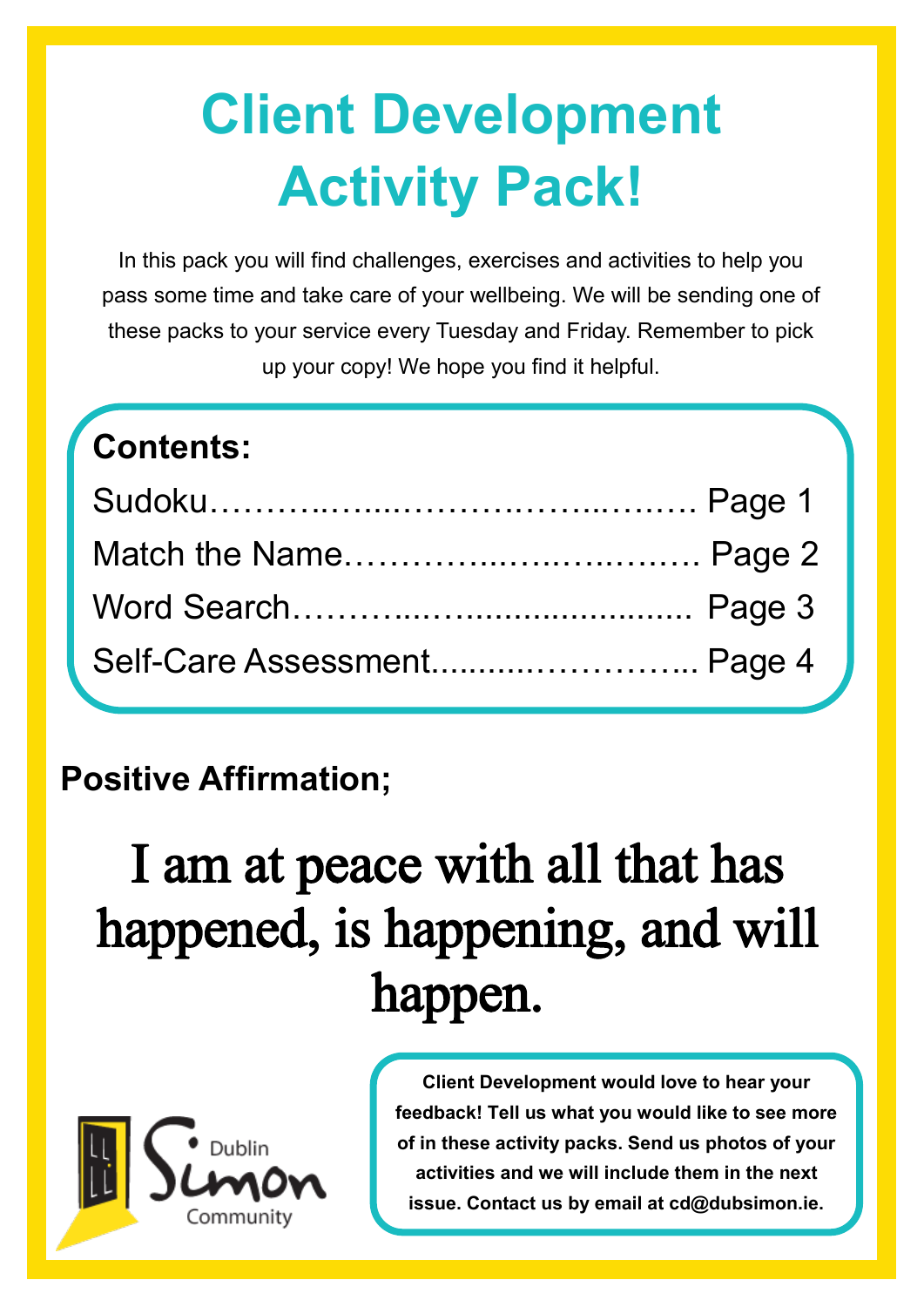# **Sudoku**

#### **Sudoku 6x6 Puzzles**

### **Each row and column contains all the digits 1 to 6.**

| 1                        | $\overline{\mathcal{A}}$ | $\overline{2}$ |                          |                | 5 |
|--------------------------|--------------------------|----------------|--------------------------|----------------|---|
| 5                        | 6                        | 3              | 1                        | $\overline{2}$ | 4 |
| $\overline{2}$           |                          |                |                          |                | 1 |
| $\overline{\mathcal{A}}$ | 1                        |                | 5                        |                |   |
| 3                        | $\overline{2}$           |                | $\overline{\mathcal{A}}$ | 5              | 6 |
| 6                        |                          |                | $\overline{2}$           | 1              |   |

| 6              |   |   | 1              | 3              |                |
|----------------|---|---|----------------|----------------|----------------|
|                | 5 | 3 |                |                | $\overline{2}$ |
| $\overline{2}$ | 6 |   | 3              |                | 4              |
|                |   |   | $\overline{2}$ |                | 6              |
|                | 2 |   | 5              | 6              |                |
| 5              |   | 6 |                | $\overline{2}$ | 3              |

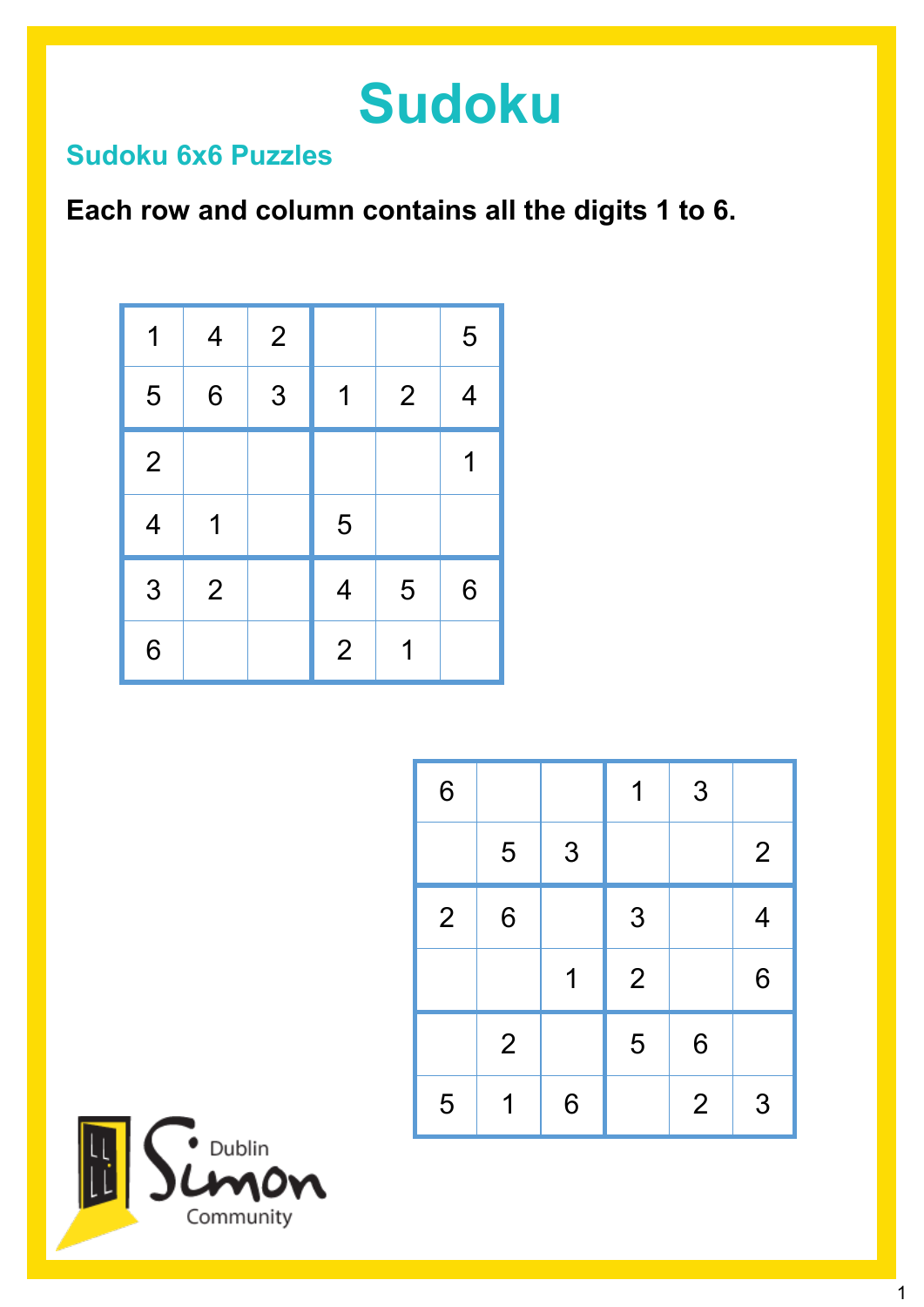**Match these animals with their baby animal names! The first one is done for you.**





This activity was sent in to us from one of our readers; Ed. Thanks Ed for the brilliant suggestion! If you have any ideas for worksheets you would like to see included please contact us at cd@dubsimon.ie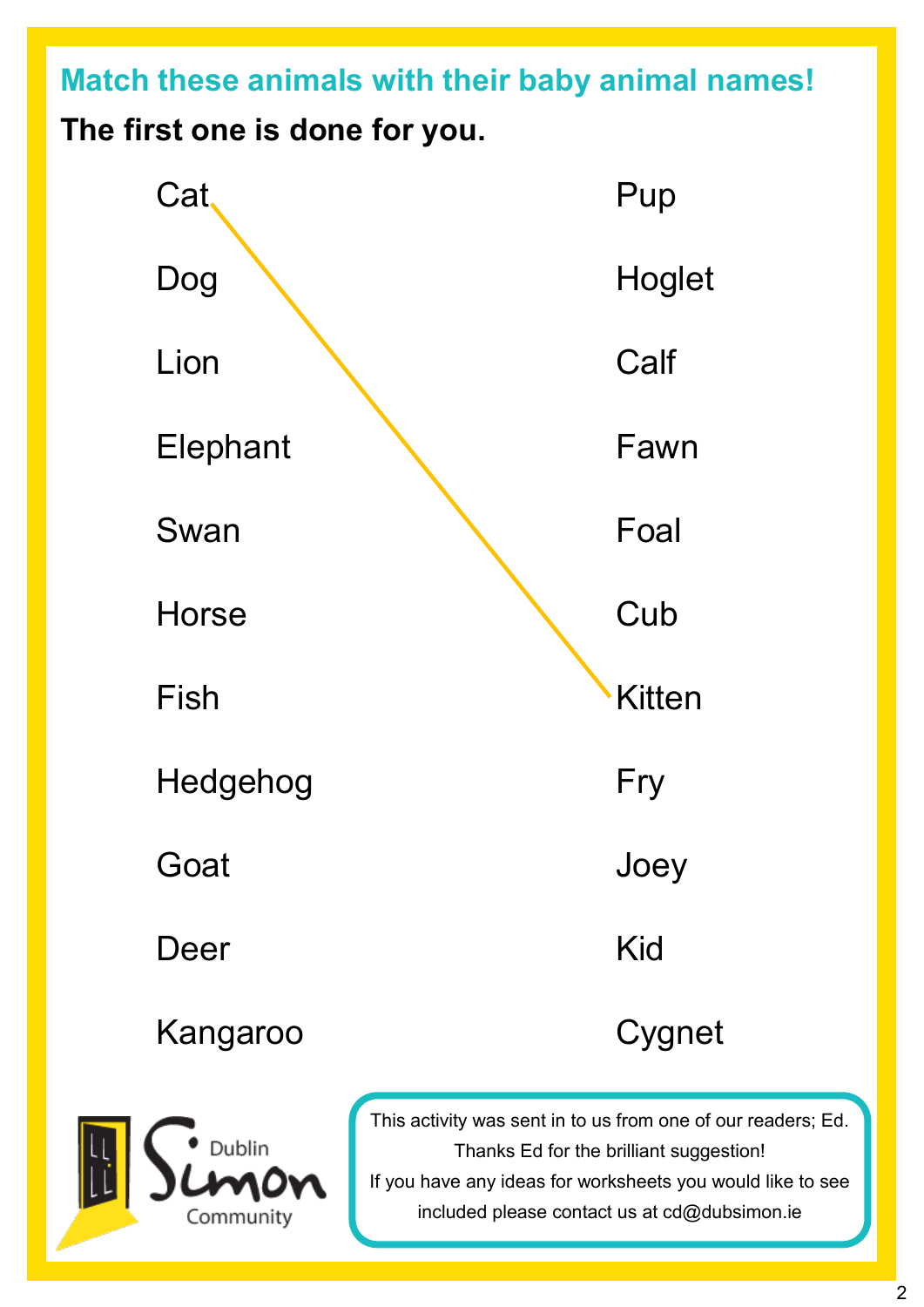## **Movies Word Search**

Find and cross out all the words listed below. The words may go horizontally, vertically, diagonally and backwards. Good luck!

| $\mathbf C$                                                 | t            | $\mathbf O$  | q              | d             | $\mathsf{n}$                                                                                                  | $\mathbf O$           | $\mathsf{r}$ | t            | i                                                           | k            | $\mathsf f$  | b                  | $\mathsf{r}$ | h            |
|-------------------------------------------------------------|--------------|--------------|----------------|---------------|---------------------------------------------------------------------------------------------------------------|-----------------------|--------------|--------------|-------------------------------------------------------------|--------------|--------------|--------------------|--------------|--------------|
| X                                                           | a            | a            | $\overline{g}$ | k             | $\mathsf{r}$                                                                                                  | n                     | d            | n            | f                                                           | g            | $\mathbf l$  | q                  | a            | $\mathbf C$  |
| q                                                           | m            | S            | $\mathbf e$    | Î             | Z                                                                                                             | İ.                    | $\mathbf C$  | $\mathbf C$  | $\mathsf{V}$                                                | $\mathbf O$  | m            | $\overline{g}$     | t            | p            |
| $\mathbf t$                                                 | $\mathsf{V}$ | h            | a              | h             | t                                                                                                             | $\boldsymbol{\theta}$ | $\mathsf{V}$ | y            | p                                                           | $\mathbf O$  | $\mathsf{r}$ | $\mathsf{r}$       | a            |              |
| $\mathsf{V}$                                                | q            | W            | S              | b             | p                                                                                                             | $\mathsf{r}$          | k            | $\mathbf e$  | $\mathsf{h}$                                                | d            | d            | b                  | $\mathsf{V}$ | t            |
| $\mathsf{Z}% _{M_{1},M_{2}}^{\alpha,\beta}(\mathbb{R}^{N})$ | Z            | m            | Z              | $\mathfrak t$ | $\mathbf l$                                                                                                   | $\mathbf C$           | $\mathbf e$  | İ            | a                                                           | $\mathsf f$  | $\mathbf e$  | S                  | a            | a            |
| h                                                           | d            | İ            | İ              | $\mathbf e$   | $\mathbf O$                                                                                                   | a                     | İ            | $\mathsf{V}$ | $\mathfrak t$                                               | $\mathsf e$  | h            | X                  | k            | $\mathsf{l}$ |
| h                                                           | U            | $\mathbf O$  | $\mathbf{I}$   | $\mathsf{r}$  | W                                                                                                             | p                     | $\mathsf{n}$ | y            | $\pmb{\mathsf{X}}$                                          | $\mathbf{I}$ | a            | $\pmb{\mathsf{X}}$ | a            | İ            |
| b                                                           | n            | S            | t              | $\mathbf C$   | $\boldsymbol{g}$                                                                                              | d                     | $\mathsf I$  | $\mathbf C$  | t                                                           | I            | S            | b                  |              | $\mathbf e$  |
| $\boldsymbol{\theta}$                                       | q            | X            | $\mathsf{V}$   | р             | $\mathsf Z$                                                                                                   | j                     |              | h            | a                                                           | a            | W            | t                  | $\mathsf I$  | n            |
| $\mathbf C$                                                 | i            | n            | a              | t             | i                                                                                                             | t                     | $\mathbf O$  | j            | $\mathsf{l}$                                                | S            | a            | $\mathbf O$        | l            | k            |
| h                                                           | $\sf I$      | q            | n              | f             | $\mathsf{Z}% _{M_{1},M_{2}}^{\alpha,\beta}(\varepsilon)=\mathsf{Z}_{M_{1},M_{2}}^{\alpha,\beta}(\varepsilon)$ | $\mathsf{r}$          | $\mathsf I$  | b            | X                                                           | İ            | j            | I                  | f            | f            |
| f                                                           | m            | f            | $\mathsf{d}$   | b             | j                                                                                                             | l                     | f            | a            | $\mathsf{r}$                                                | g            | $\mathbf O$  | X                  | k            | q            |
| d                                                           | $\mathbf O$  | k            | $\mathsf{r}$   | Z             | q                                                                                                             | Z                     | a            | d            | $\mathsf{Z}% _{M_{1},M_{2}}^{\alpha,\beta}(\mathbb{R}^{2})$ | S            | W            | $\mathsf{r}$       | $\mathsf{d}$ | İ            |
| $\mathbf e$                                                 | W            | $\mathsf{r}$ | İ              | h             | $\boldsymbol{\theta}$                                                                                         | a                     | Z            | S            | a                                                           | $\mathsf f$  | g            | I                  | h            | h            |

alien casablanca jaws titanic fargo inception rocky thor goodfellas avatar drive tron vertigo heat